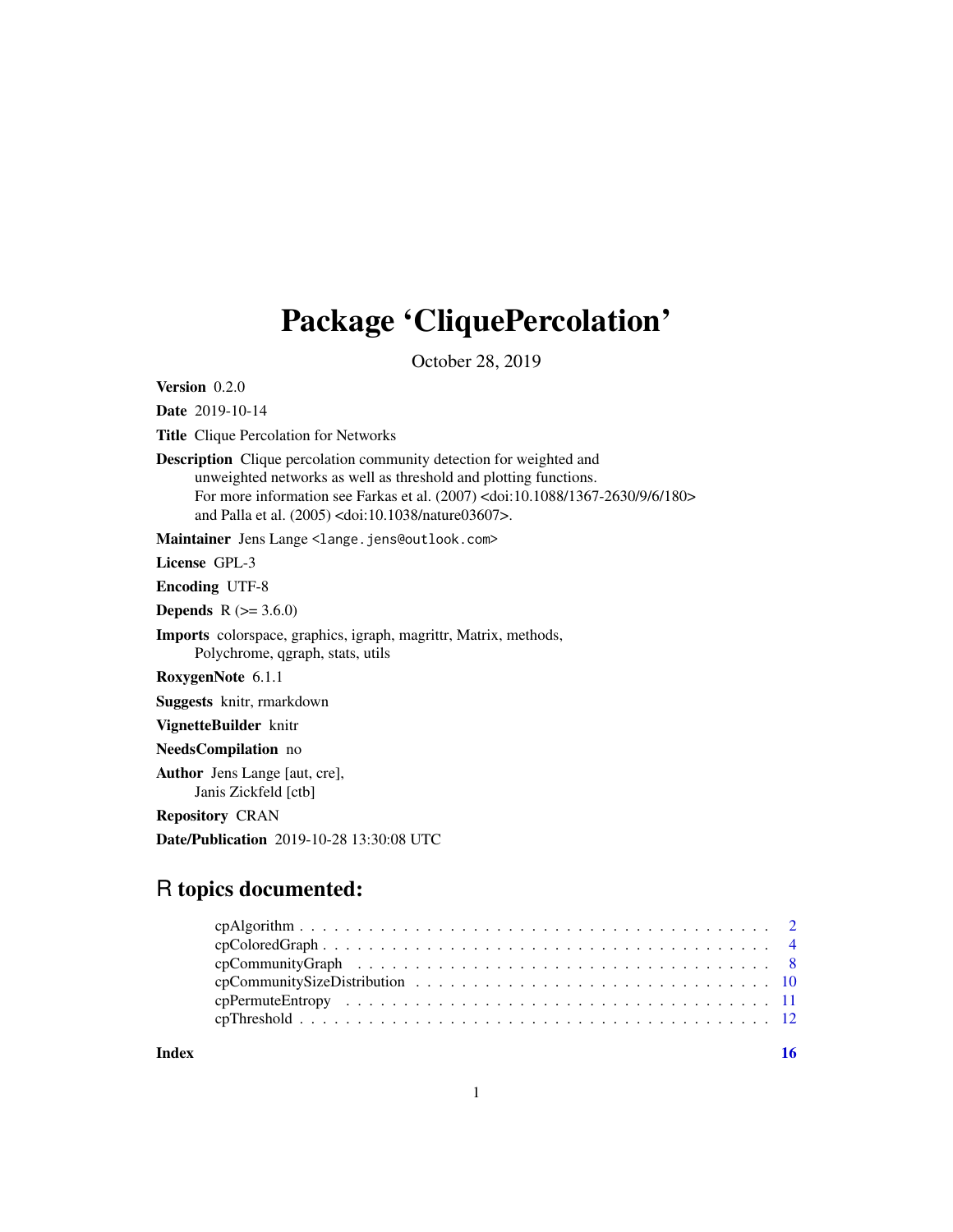#### Description

Function for clique percolation community detection algorithms for weighted and unweighted networks.

## Usage

```
cpAlgorithm(W, k, method = c("unweighted", "weighted",
  "weighted.CFinder"), I)
```
#### Arguments

| W      | A qgraph object; see also qgraph                                                                         |
|--------|----------------------------------------------------------------------------------------------------------|
| k      | Clique size (number of nodes that should form a clique)                                                  |
| method | A string indicating the method to use ("unweighted", "weighted", or "weighted. CFinder");<br>see Details |
|        | Intensity threshold for weighted networks                                                                |

#### Details

method = "unweighted" conducts clique percolation for unweighted networks as described in Palla et al. (2005). method = "weighted" conducts clique percolation for weighted graphs with inclusion of cliques if their Intensity is higher than the specified Intensity (I), which is the method described in Farkas et al. (2007). method = "weighted.CFinder" conducts clique percolation as in the CFinder program. The Intensity (I) threshold is applied twice, namely first to the Intensity of the cliques (as before) and then also to their  $k-1$  overlap with other cliques (e.g., in the case of  $k = 3$ , it is applied to the edge that two cliques share).

For weighted networks, the absolute value of the edge weights is taken. Therefore, negative edges are treated like positive edges just like in the CFinder program. Thus, the Intensity threshold I can only be positive.

cpAlgorithm produces a solution for all networks, even if there are no communities or communities have no overlap. The respective output is empty in such cases.

#### Value

A list object with the following elements:

- list.of.communities.numbers list of communities with numbers as identifiers of nodes
- list.of.communities.labels list of communities with labels from qgraph object as identifiers of nodes
- shared.nodes.numbers vector with all nodes that belong to multiple communities with numbers as identifiers of nodes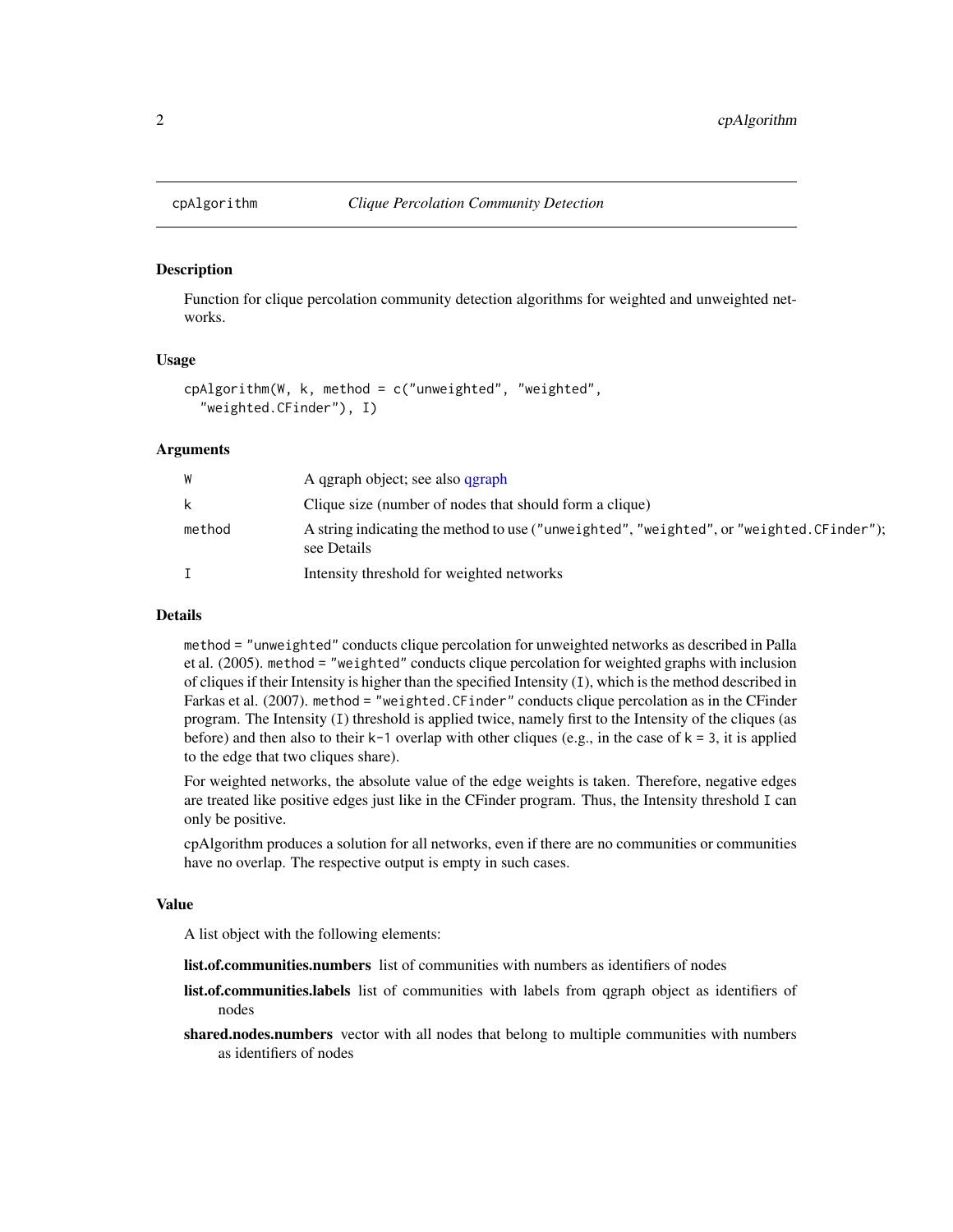- shared.nodes.labels vector with all nodes that belong to multiple communities with labels from qgraph object as identifiers of nodes
- isolated.nodes.numbers vector with all nodes that belong to no community with numbers as identifiers of nodes
- isolated.nodes.labels vector with all nodes that belong to no community with labels from qgraph object as identifiers of nodes

k user-specified k

method user-specified method

I user-specified I (if method was "weighted" or "weighted.CFinder")

#### Author(s)

Jens Lange, <lange.jens@outlook.com>

## References

Farkas, I., Abel, D., Palla, G., & Vicsek, T. (2007). Weighted network modules. *New Journal of Physics, 9*, 180-180. http://doi.org/10.1088/1367-2630/9/6/180

Palla, G., Derenyi, I., Farkas, I., & Vicsek, T. (2005). Uncovering the overlapping community structure of complex networks in nature and society. *Nature, 435*, 814-818. http://doi.org/10.1038/nature03607

#### Examples

## Example for unweighted networks

```
# create qgraph object
W \leq - matrix(c(0,1,1,1,0,0,0,0,0)0, 0, 1, 1, 0, 0, 0, 0,0,0,0,0,0,0,0,0,
              0,0,0,0,1,1,1,0,
              0,0,0,0,0,1,1,0,
              0,0,0,0,0,0,1,0,
              0,0,0,0,0,0,0,1,
              0,0,0,0,0,0,0,0), nrow = 8, ncol = 8, byrow = TRUE)
W <- Matrix::forceSymmetric(W)
W <- qgraph::qgraph(W)
# run clique percolation for unweighted networks
results \leq cpAlgorithm(W = W, k = 3, method = "unweighted")
## Example for weighted networks
# create qgraph object
W <- matrix(c(0,1,1,1,0,0,0,0,
              0,0,1,1,0,0,0,0,
              0,0,0,0,0,0,0,0,
              0,0,0,0,1,1,1,0,
              0,0,0,0,0,1,1,0,
              0,0,0,0,0,0,1,0,
              0,0,0,0,0,0,0,1,
```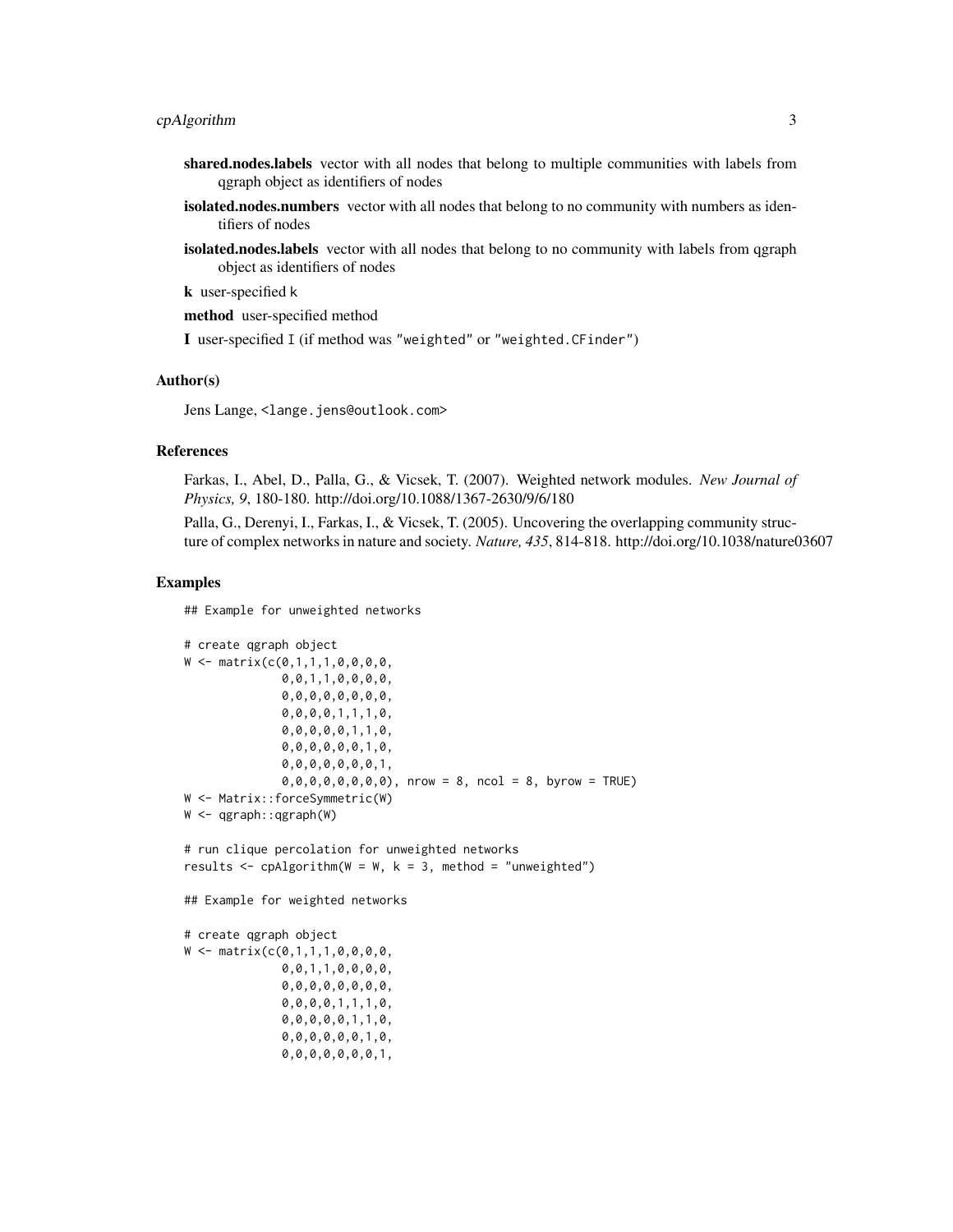<span id="page-3-0"></span> $0,0,0,0,0,0,0,0)$ , nrow = 8, ncol = 8, byrow = TRUE) set.seed(4186) rand\_w <- stats::rnorm(length(which(W == 1)), mean =  $0.3$ , sd =  $0.1$ )  $W[which(W == 1)] \leftarrow rand_w$ W <- Matrix::forceSymmetric(W) W <- qgraph::qgraph(W) # run clique percolation for weighted networks results  $\leq$  cpAlgorithm(W = W, k = 3, method = "weighted", I = 0.1)

cpColoredGraph *Colored Network According To Clique Percolation Communities*

#### Description

Function for plotting the original network with nodes colored according to the community partition identified via the clique percolation community detection algorithm, taking predefined sets of nodes into account.

#### Usage

```
cpColoredGraph(W, list.of.communities, list.of.sets = NULL,
  larger.six = FALSE, h.cp = c(0, 360 * (length(cplits) -1)/length(cplist)), c.cp = 80, l.cp = 60,
  set.palettes.size = (count_set + 1), ...
```
## Arguments

| W                   | A qgraph object; see also qgraph                                                                                                                                                                                                                                                                         |
|---------------------|----------------------------------------------------------------------------------------------------------------------------------------------------------------------------------------------------------------------------------------------------------------------------------------------------------|
| list.of.communities |                                                                                                                                                                                                                                                                                                          |
|                     | List object taken from results of cpAlgorithm function; see also cpAlgorithm                                                                                                                                                                                                                             |
| list.of.sets        | List object specifying predefined groups of nodes in original network; default is<br>NULL; see Details                                                                                                                                                                                                   |
| larger.six          | Integer indicating whether length(list.of.communities) is larger six (if list.of.sets<br>= NULL) or length(list.of.sets) is larger six (if list.of.sets is not NULL);<br>default is FALSE; see Details                                                                                                   |
| h.cp                | Vector of integers indicating the range of hue from which colors should be drawn<br>for elements in list. of. communities (if list. of. sets = NULL) or for ele-<br>ments in list.of.sets (if list.of.sets is not NULL); default is the value<br>specified in colorspace::qualitative_hcl(); see Details |
| c.c                 | Integer indicating the chroma from which colors should be drawn for elements in<br>list.of.communities (if list.of.sets = NULL) or for elements in list.of.sets<br>(if list. of. sets is not NULL); default is 80 as specified in colorspace::qualitative_hcl();<br>see Details                          |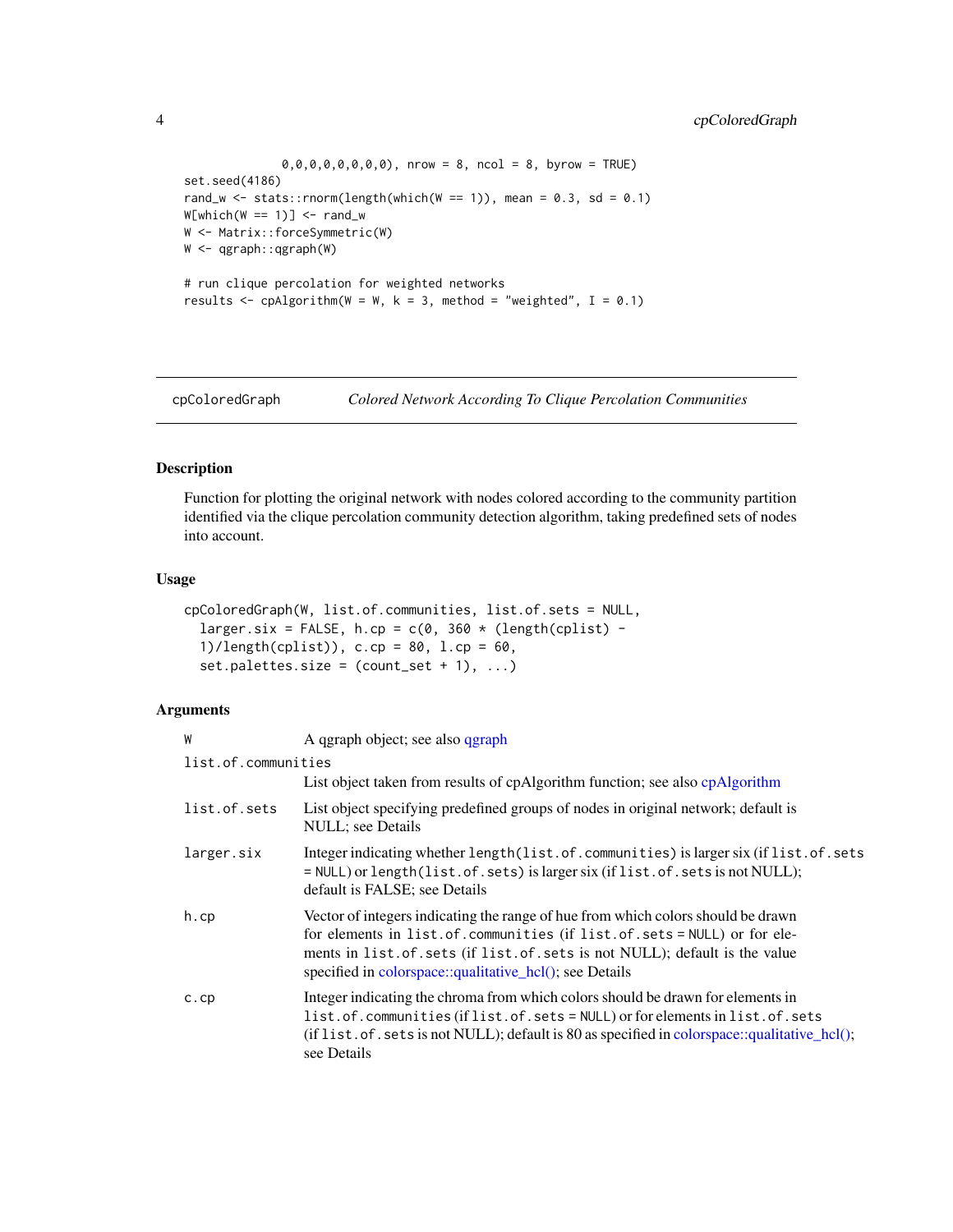<span id="page-4-0"></span>

| l.cp              | Integer indicating the luminance from which colors should be drawn for ele-<br>ments in list. of. communities (if list. of. sets = NULL) or for elements in<br>list.of.sets (if list.of.sets is not NULL); default is 60 as specified in<br>colorspace:: $qualitative hel()$ ; see Details |
|-------------------|--------------------------------------------------------------------------------------------------------------------------------------------------------------------------------------------------------------------------------------------------------------------------------------------|
| set.palettes.size |                                                                                                                                                                                                                                                                                            |
|                   | Integer indicating the number of sets for which smooth gradients of a set color<br>should be generated using colorspace::sequential_hcl(); default is the number of<br>pure communities of a set plus one; see Details                                                                     |
| $\ddotsc$         | any additional argument from qgraph; see also qgraph                                                                                                                                                                                                                                       |

#### Details

The function takes the results of cpAlgorithm (see also [cpAlgorithm\)](#page-1-1), that is, either the list.of.communities.numbers or the list.of.communities.labels and plots the original network, coloring the nodes according to the community partition. If there are no predefined sets of nodes (list.of.sets = NULL; the default), each community is assigned a color by using a palette generation algorithm from the package colorspace, which relies on HCL color space. Specifically, the function qualitative\_hcl (see also [colorspace::qualitative\\_hcl\(\)](#page-0-0) is used, which generates a balanced set of colors over a range of hue values, holding chroma and luminance constant. This method is preferred over other palette generating algorithms in other color spaces (Zeileis et al., subm.). The default values recommended in qualitative\_hcl are used, adapted to the current context in the case of hue. Yet, h.cp, c.cp, and l.cp can be used to overwrite the default values. Each node gets the color of the community it belongs to. Shared nodes are split equally in multiple colors, one for each community they belong to. Isolated nodes are colored white.

If there are predefined sets of nodes, the qualitatively different colors are assigned to the sets specified in list.of.sets. Then, it is checked whether communities are pure (they contain nodes from only one set) or they are mixed (they contain nodes from multiple sets). For pure communities of each set, the assigned color is taken and faded towards white with another function from colorspace, namely sequential\_hcl (see also [colorspace::sequential\\_hcl\(\).](#page-0-0) For instance, if there are three pure communities with nodes that are only from Set 1, then the basic color assigned to Set 1 is taken, and faded toward white in  $3 + 1$  steps. There is one color generated more than needed (here four colors for three communities), because the last color in the fading is always white, which is reserved for isolated nodes. The three non-white colors are then assigned to each community, with stronger colors being assigned to larger communities. In that sense, all communities that entail nodes from only one specific set, will have rather similar colors (only faded towards white). All communities that entail nodes from only one specific other set, will also have similar colors, yet they will differ qualitatively from the colors of the communities that entail items from other sets. For communities that entail items from multiple sets, the basic colors assigned to these sets are mixed in proportion to the number of nodes from each set. For instance, if a community entails two nodes from Set 1 and one node from Set 2, then the colors of Sets 1 and 2 are mixed 2:1.

The mixing of colors is subtractive (how paint mixes). Subtractive color mixing is difficult to implement. An algorithm proposed by Scott Burns is used (see http://scottburns.us/subtractive-colormixture/ and http://scottburns.us/fast-rgb-to-spectrum-conversion-for-reflectances/). Each color is transformed into a corresponding reflectance curve via the RGBC algorithm. That is, optimized reflectance curves of red, green, and blue are adapted according to the RGB values of the respective color. The reflectance curves of the colors that need to be mixed are averaged via the weighted geometric mean. The resulting mixed reflectance curve is transformed back to RGB values by mul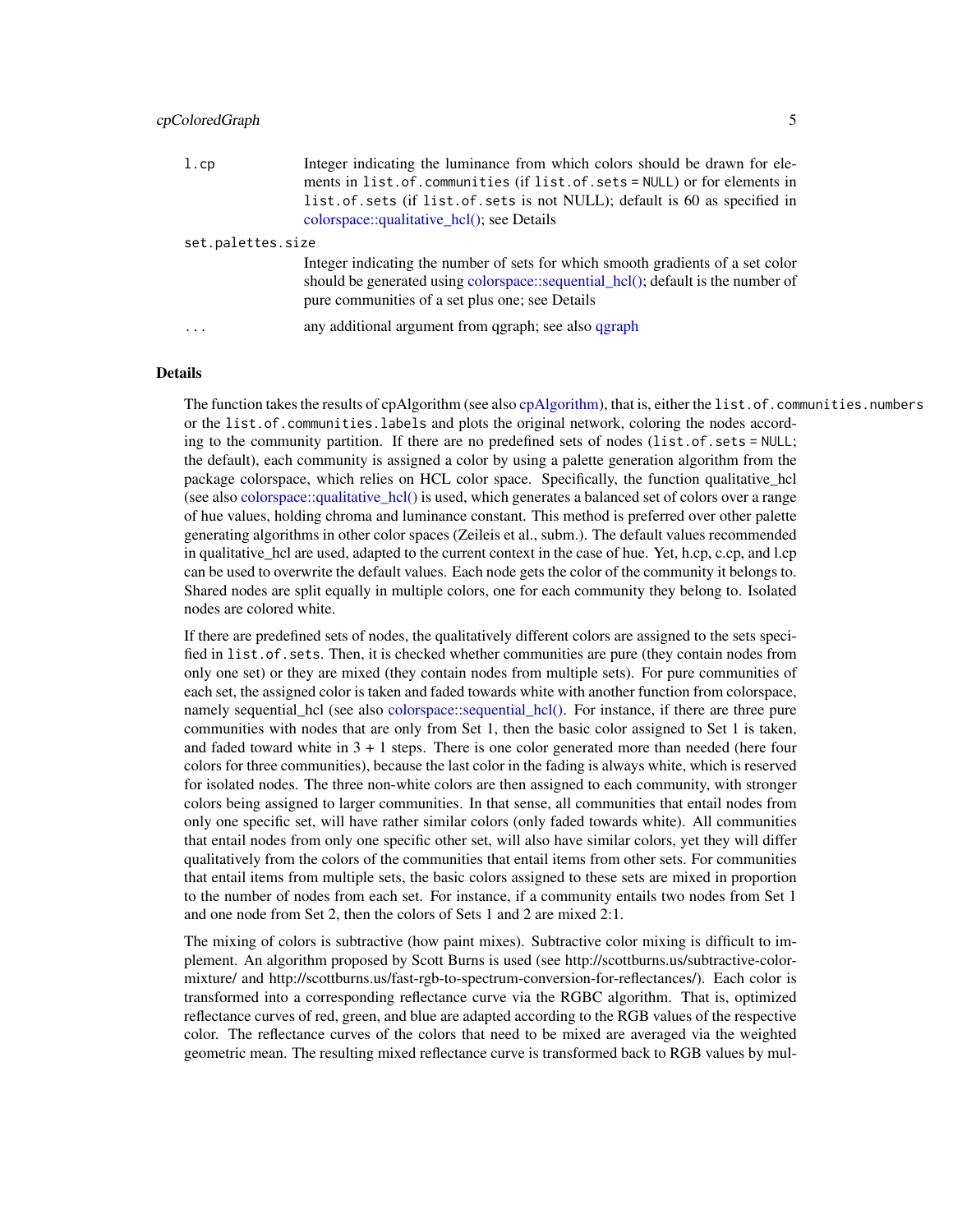<span id="page-5-0"></span>tiplying the curve with a derived matrix. The algorithm produces rather good color mixing and is computationally efficient. Yet, results may not always be absolutely precise.

The fading of pure communities via sequential hcl is a function of the number of sets. If there are more pure communities from a specific set, more faded colors will be generated. This makes coloring results hard to compare across different networks, if such a comparison is desired. For instance, if one network has 12 nodes that belong to three communities sized 6, 3, and 3, all of them pure (having nodes from only one set), then their colors will be strong, average, and almost white respectively. If the same 12 nodes belong to two communities size 6 and 6, both of them pure, then their colors will be strong and average to almost white. Changing the number of pure communities therefore changes the color range. To circumvent that, one can specify set.palettes.size to any number larger than the number of pure communities of a set plus one. For all sets, sequential\_hcl then generates as many shades towards white of a respective color as specified in set.palettes.size. Colors for each community are then picked from the strongest towards whiter colors, with larger communities being assigned stronger colors. Note that in this situation, the range of colors is always the same for all sets in a network, making them comparable across different sets. When there are more pure communities of one set than from another their luminance will be lower. Moreover, also across networks, the luminance of different sets of nodes or of the same set can be compared.

In all cases, qualitatively different colors are assigned to either the elements in list.of.communities (when list.of.sets = NULL) or the elements in list.of.sets (when list.of.sets is not NULL) with qualitative\_hcl. Zeileis et al. (subm.) argue that this function can generate up to six different colors that people can still distinguish. For a larger number of qualitative colors, other packages can be used. Specifically, if the argument  $l = x \cdot x = \text{TRUE}$  (default is FALSE), the qualitatively different colors are generated via the package Polychrome (Coombes et al., 2019) with the function createPalette (see also [createPalette\)](#page-0-0). This function generates maximally different colors in HCL space and can generate a higher number of distinct colors. With these colors, the rest of the procedure is identical. The seedcolors specified in Polychrome are general red, green, and blue. Note that the Polychrome palettes are maximally distinct, thus they are most likely not as balanced as the palettes generated with colorspace. In general, the function cpColoredGraph is recommended only for very small networks anyways, for which larger.six = FALSE makes sense. For larger networks, consider plotting the community network instead (see [cpCommunityGraph\)](#page-7-1).

#### Value

The function primarily plots the original network and colors the nodes according to the communities, taking predefined sets into account. Additionally, it returns a list with the following elements:

- basic.colors.sets Vector with colors assigned to the elements in list.of.sets, if list of sets is not NULL. Otherwise NULL is returned.
- colors.communities Vector with colors of the communities, namely assigned colors if list.of.sets = NULL or shaded and mixed colors if list.of.sets is not NULL.
- colors.nodes List with all colors assigned to each node. Isolated nodes are white. Shared nodes have a vector of colors from each community they belong to.

#### Author(s)

Jens Lange, <lange.jens@outlook.com>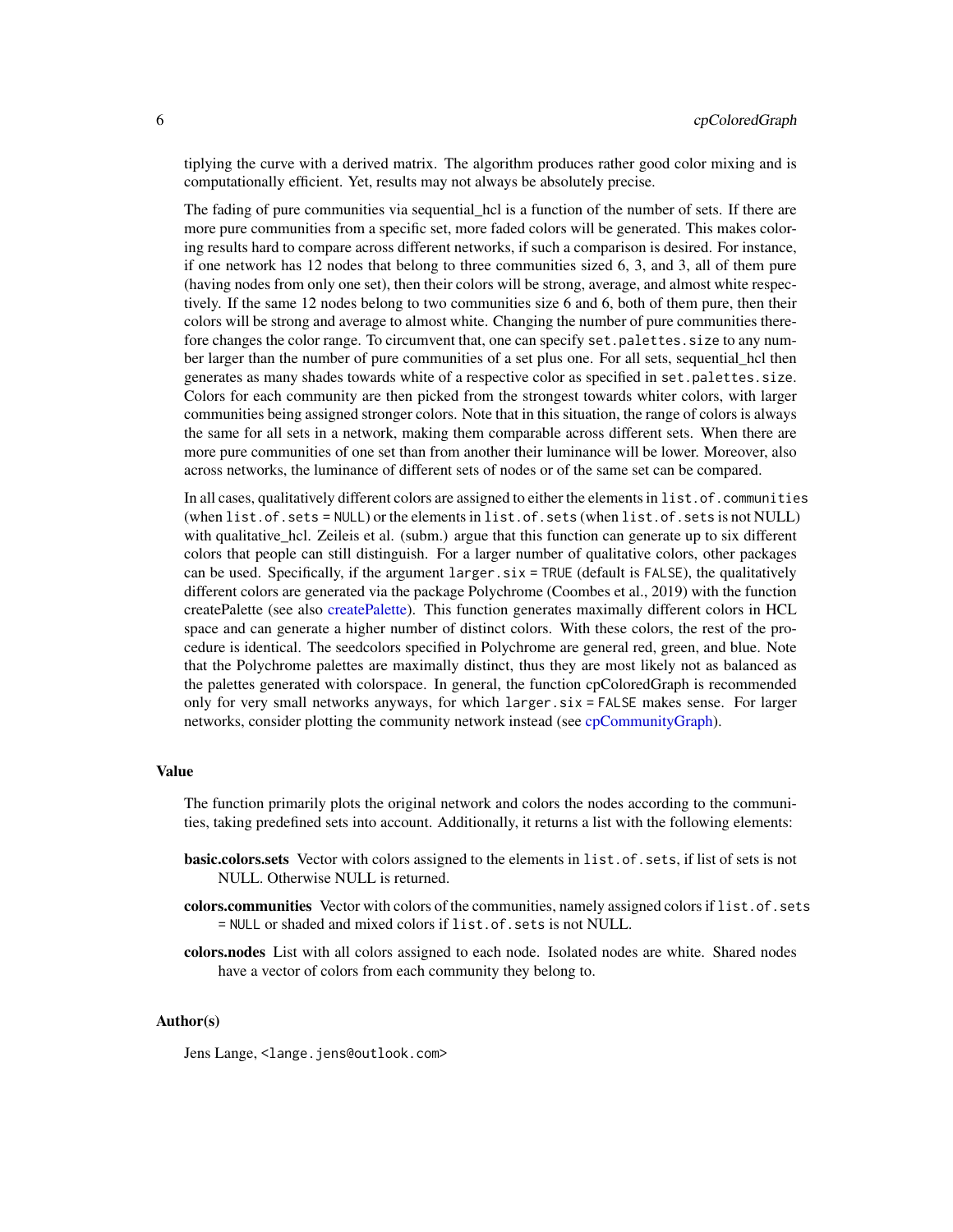#### References

Coombes, K. R., Brock, G., Abrams, Z. B., & Abruzzo, L. V. (2019). Polychrome: Creating and assessing qualitative palettes with many colors. *Journal of Statistical Software, 90*, 1-26. https://doi.org/10.18637/jss.v090.c01

Zeileis, A., Fisher, J. C., Hornik, K., Ihaka, R., McWhite, C. D., Murrell, P., Stauffer, R., & Wilke, C. O. (subm.). *colorspace: A toolbox for manipulating and assessing colors and palettes*. https://arxiv.org/abs/1903.06490

## Examples

```
#generate qgraph object with letters as labels
W <- matrix(c(0,0.10,0,0,0,0.10,0,0,0,0,0,0,0,0,0,0,0,0,0,0,0,
              0,0,0.10,0,0,0.10,0.20,0,0,0,0,0.20,0.20,0,0,0,0,0,0,0,0,
              0,0,0,0.10,0,0.10,0,0,0,0,0,0,0,0,0,0,0,0,0,0,0,
              0,0,0,0,0.10,0.10,0,0,0,0,0,0,0,0,0,0,0,0,0,0,0,
              0,0,0,0,0,0.10,0,0,0,0,0,0,0,0,0,0,0,0,0,0,0,
              0,0,0,0,0,0,0,0,0,0,0,0,0,0,0,0,0,0,0,0,0,
              0,0,0,0,0,0,0,0.20,0,0,0,0,0.20,0,0,0,0,0,0,0,0,
              0,0,0,0,0,0,0,0,0.20,0,0,0,0.20,0,0,0,0,0,0,0,0,
              0,0,0,0,0,0,0,0,0,0.20,0,0,0.20,0,0,0,0,0,0,0,0,
              0,0,0,0,0,0,0,0,0,0,0.20,0,0.20,0,0,0,0,0,0,0,0,
              0,0,0,0,0,0,0,0,0,0,0,0.20,0.20,0.30,0,0,0,0,0.30,0.30,0,
              0,0,0,0,0,0,0,0,0,0,0,0,0.20,0,0,0,0,0,0,0,0,
              0,0,0,0,0,0,0,0,0,0,0,0,0,0,0,0,0,0,0,0,0,
              0,0,0,0,0,0,0,0,0,0,0,0,0,0,0.30,0,0,0,0,0.30,0,
              0,0,0,0,0,0,0,0,0,0,0,0,0,0,0,0.30,0,0,0,0.30,0,
              0,0,0,0,0,0,0,0,0,0,0,0,0,0,0,0,0.30,0,0,0.30,0,
              0,0,0,0,0,0,0,0,0,0,0,0,0,0,0,0,0,0.30,0,0.30,0.30,
              0,0,0,0,0,0,0,0,0,0,0,0,0,0,0,0,0,0,0.30,0.30,0,
              0,0,0,0,0,0,0,0,0,0,0,0,0,0,0,0,0,0,0,0.30,0,
              0,0,0,0,0,0,0,0,0,0,0,0,0,0,0,0,0,0,0,0,0,
           0,0,0,0,0,0,0,0,0,0,0,0,0,0,0,0,0,0,0,0,0), nrow = 21, ncol = 21, byrow = TRUE)
W <- Matrix::forceSymmetric(W)
rownames(W) \leq letters[seq(from = 1, to = nrow(W))]
\text{colnames}(W) \leq \text{letters}[\text{seq}(\text{from} = 1, \text{to} = \text{ncol}(W))]W <- qgraph::qgraph(W, layout = "spring", edge.labels = TRUE)
#run clique percolation algorithm; three communities; two shared nodes, one isolated node
cp \leq -cpAlgorithm(W, k = 3, method = "weighted", I = 0.09)#color original graph according to community partition
#all other arguments are defaults; qgraph arguments used to return same layout
results <- cpColoredGraph(W, list.of.communities = cp$list.of.communities.labels,
                          layout = "spring", edge.labels = TRUE)
#define sets of nodes; nodes a to o are in Set 1 and letters p to u in Set 2
list.of.sets <- list(letters[seq(from = 1, to = 15)],
```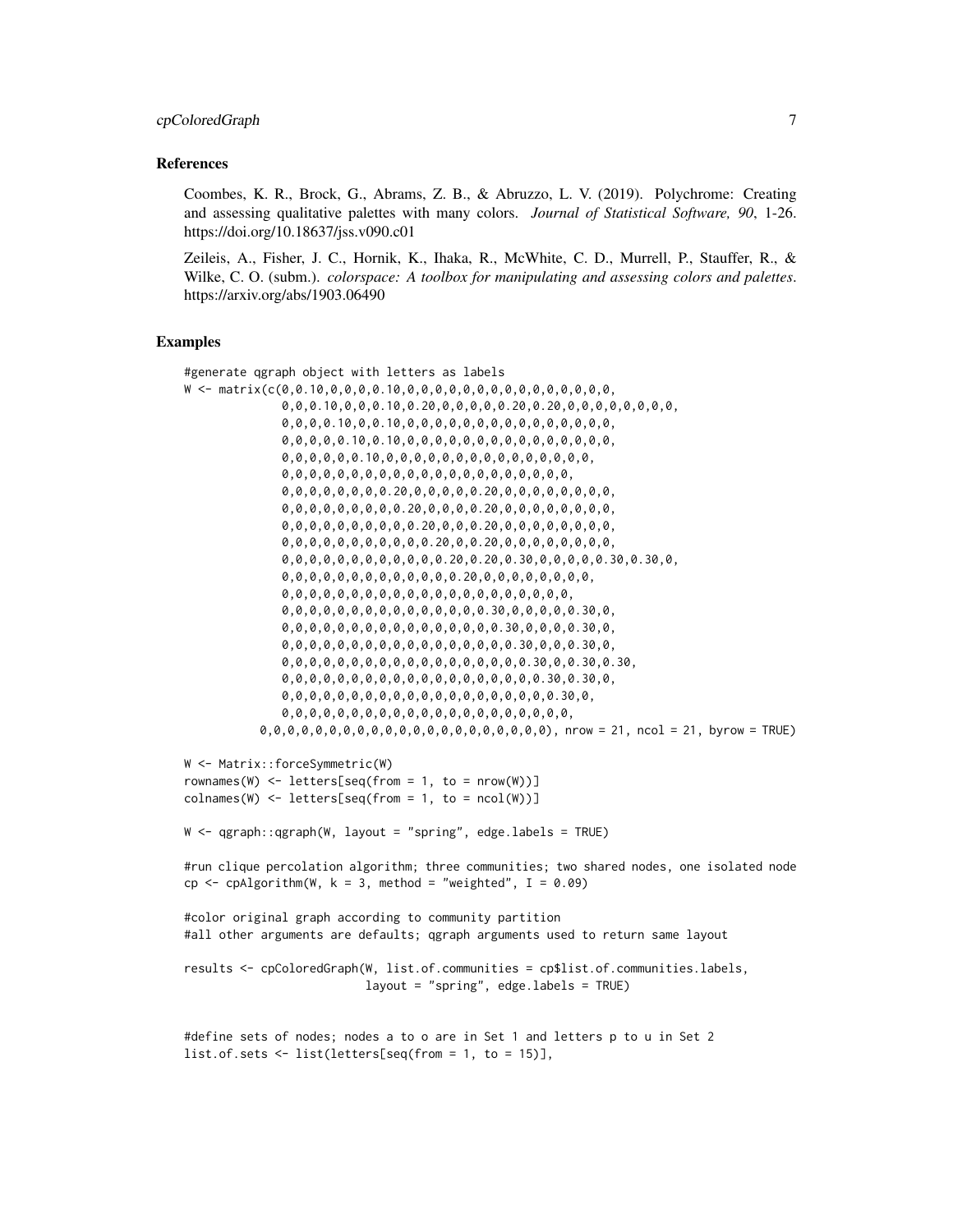```
letters[seq(from = 16, to = 21)])#color original graph according to community partition, taking sets of nodes into account
#two communities are pure and therefore get shades of set color; smaller community is more white
#one community is mixed, so both set colors get mixed
results <- cpColoredGraph(W, list.of.communities = cp$list.of.communities.labels,
                          list.of.sets = list.of.sets,
                          layout = "spring", edge.labels = TRUE)
#graph as before, but specifying the set palette size to 6
#from a range of 6 colors, the pure communities get the darker ones
#in a different network with also two pure communities, luminance would therefore be equal
results <- cpColoredGraph(W, list.of.communities = cp$list.of.communities.labels,
                          list.of.sets = list.of.sets, set.palettes.size = 6,
                          layout = "spring", edge.labels = TRUE)
#graph as before, but colors sampled only form yellow to blue range, less chroma, more luminance
results <- cpColoredGraph(W, list.of.communities = cp$list.of.communities.labels,
                          list.of.sets = list.of.sets, set.palettes.size = 6,
                          h.cp = c(50, 210), c.cp = 70, l.cp = 70,
                          layout = "spring", edge.labels = TRUE)
```
<span id="page-7-1"></span>cpCommunityGraph *Plotting Clique Percolation Community Network*

## Description

Function for plotting a network with nodes representing communities from clique percolation community detection and edges representing the number of shared nodes of the communities.

#### Usage

```
cpCommunityGraph(list.of.communities,
  node.size.method = c("proportional", "normal"), max.node.size = 10,
  ...)
```
#### Arguments

list.of.communities List object taken from results of cpAlgorithm function; see also [cpAlgorithm](#page-1-1) node.size.method

String indicating how node size is plotted ("proportional" or "normal"); see Details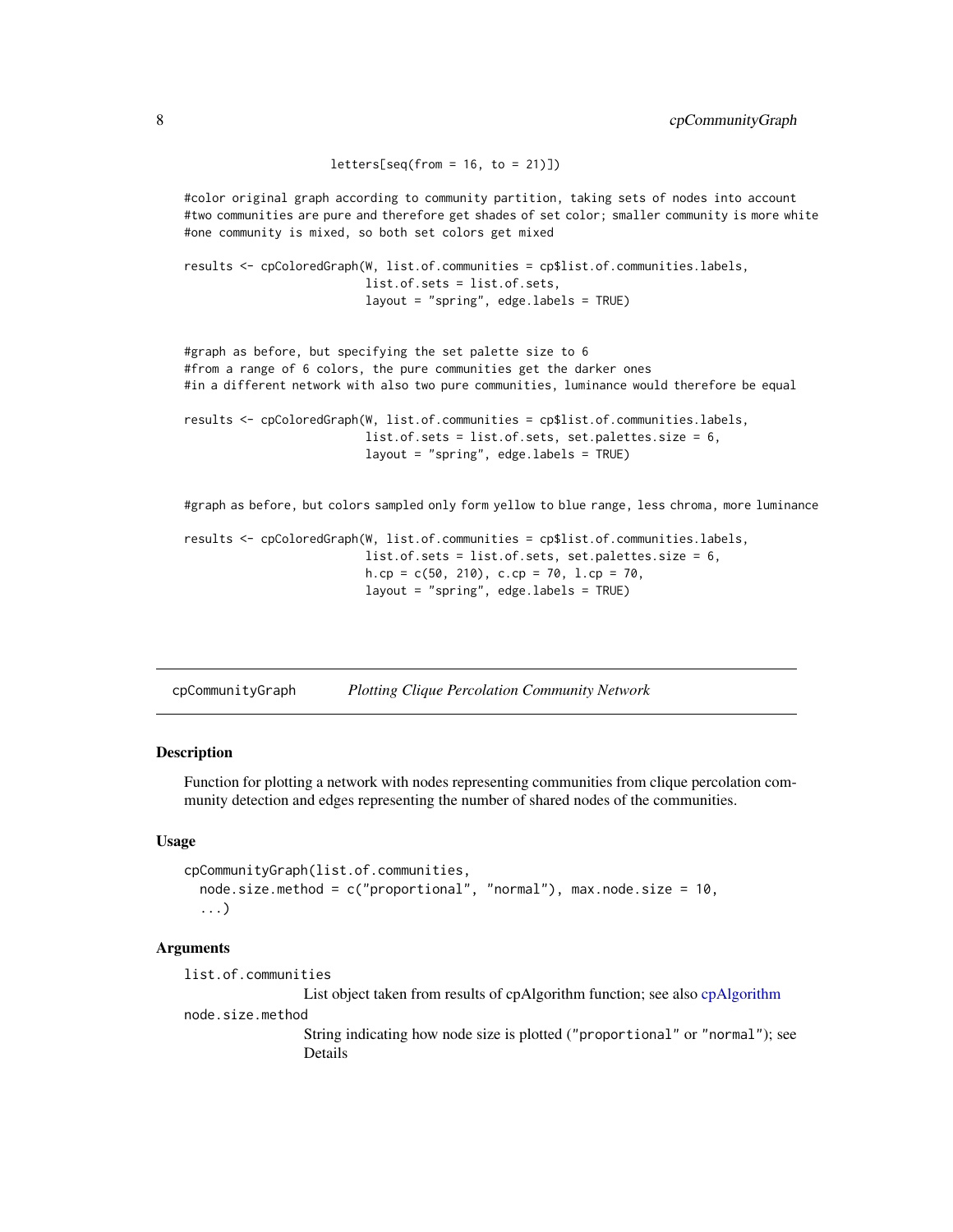<span id="page-8-0"></span>

|                         | max node size Integer indicating size of the node representing the largest community, if node size method<br>="proportional" |
|-------------------------|------------------------------------------------------------------------------------------------------------------------------|
| $\cdot$ $\cdot$ $\cdot$ | any additional argument from qgraph; see also qgraph                                                                         |

## Details

The function takes the results of cpAlgorithm (see also [cpAlgorithm\)](#page-1-1), that is, either the list.of.communities.numbers or the list.of.communities.labels and plots the community network. Each node represents a community. Edges connecting two nodes represent the number of shared nodes between the two communities.

The nodes can be plotted proportional to the sizes of the communities (node.size.method = "proportional"). The node representing the largest community is then plotted with the size specified in max.node.size. All other nodes are plotted relative to this largest node. Alternatively, all nodes can have the same size (node.size.method = "normal").

For the plotting, all isolated nodes will be ignored. If there are less than two communities in the list, plotting the network is useless. Therefore, an error is printed in this case.

## Value

The function primarily plots the community network. Additionally, it returns a list with the weights matrix (community.weights.matrix) of the community network.

#### Author(s)

Jens Lange, <lange.jens@outlook.com>

## Examples

```
# create qgraph object
W \leq - matrix(c(0,1,1,0,0,0,0,0)0,0,1,0,0,0,0,
              0,0,0,1,1,1,0,
              0,0,0,0,1,1,0,
              0,0,0,0,0,1,0,
              0,0,0,0,0,0,1,
              0,0,0,0,0,0,0), nrow = 7, ncol = 7, byrow = TRUE)
W <- Matrix::forceSymmetric(W)
W <- qgraph::qgraph(W)
# run clique percolation for unweighted networks
cp.results \leq cpAlgorithm(W = W, k = 3, method = "unweighted")
# plot community network; proportional; maximum size is 7
cp.network1 <- cpCommunityGraph(cp.results$list.of.communities.numbers,
                                node.size.method = "proportional",
                                max.node.size = 7)# plot community network; proportional; maximum size is 7
# change shape of nodes to triangle via qgraph argument
cp.network2 <- cpCommunityGraph(cp.results$list.of.communities.numbers,
```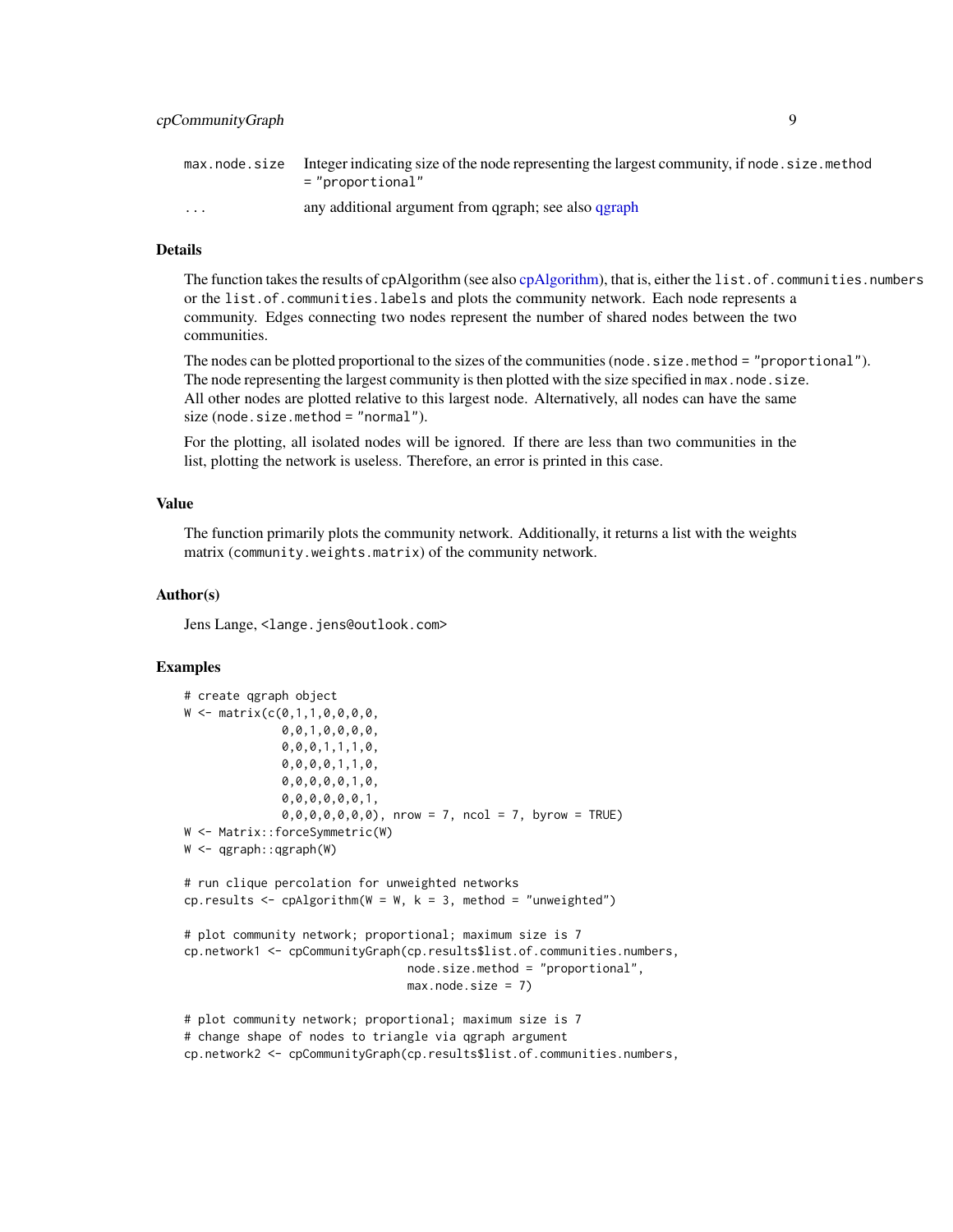```
node.size.method = "proportional",
max.node.size = 7,
shape = "triangle")
```
<span id="page-9-0"></span>cpCommunitySizeDistribution

*Plotting Clique Percolation Community Size Distribution*

#### **Description**

Function for plotting the frequency distribution of community sizes from clique percolation community detection.

## Usage

```
cpCommunitySizeDistribution(list.of.communities, color.line = "#bc0031")
```
#### Arguments

list.of.communities List object taken from results of cpAlgorithm function; see also [cpAlgorithm](#page-1-1) color.line string indicating the color of the line in the plot as described in [par;](#page-0-0) default is "#bc0031"

## Details

The function takes the results of cpAlgorithm (see also [cpAlgorithm\)](#page-1-1), that is, either the list.of.communities.numbers or the list.of.communities.labels and plots the community size distribution. If there are no communities, no plot can be generated. An error is printed indicating this.

## Value

The function primarily plots the community size distribution. Additionally, it returns a list with a data frame containing all community sizes and their frequencies (size.distribution).

## Author(s)

Jens Lange, <lange.jens@outlook.com>

## Examples

```
# create qgraph object; 150 nodes; 1/7 of all edges are different from zero
W \le - matrix(c(0), nrow = 150, ncol = 150, byrow = TRUE)
set.seed(4186)
W[upper.tri(W)] <- sample(c(rep(0,6),1), length(W[upper.tri(W)]), replace = TRUE)
rand_w <- stats::rnorm(length(which(W == 1)), mean = 0.3, sd = 0.1)
W[which(W == 1)] \leftarrow rand_wW <- Matrix::forceSymmetric(W)
```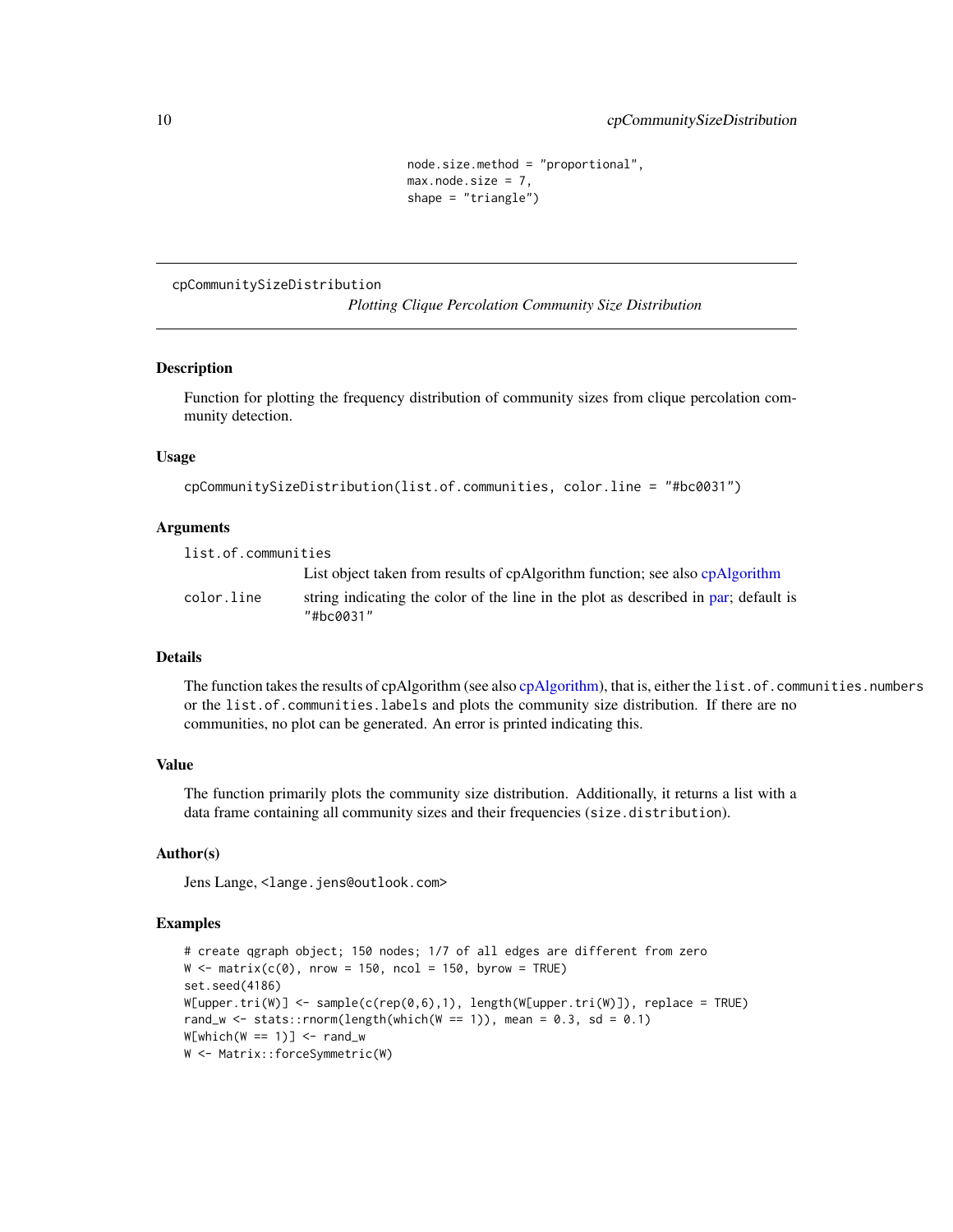## <span id="page-10-0"></span>cpPermuteEntropy 11

```
W <- qgraph::qgraph(W, DoNotPlot = TRUE)
# run clique percolation for weighted networks
cp.results \leq cpAlgorithm(W, k = 3, method = "weighted", I = 0.38)
# plot community size distribution with blue line
cp.size.dist <- cpCommunitySizeDistribution(cp.results$list.of.communities.numbers,
                                            color.line = "#0000ff")
```

| cpPermuteEntropy | Confidence Intervals Of Entropy Based On Random Permutations Of |
|------------------|-----------------------------------------------------------------|
|                  | <i>Network</i>                                                  |

#### **Description**

Function for determining confidence intervals of entropy values calculated for community partition from clique percolation based on randomly permuted networks of original network.

#### Usage

```
cpPermuteEntropy(W, cpThreshold.object, n = 100, interval = 0.95,
 CFinder = FALSE)
```
## Arguments

| W                  | A qgraph object; see also qgraph                                                                                               |
|--------------------|--------------------------------------------------------------------------------------------------------------------------------|
| cpThreshold.object |                                                                                                                                |
|                    | A cpThreshold object; see also cpThreshold                                                                                     |
| n                  | number of permutations (default is 100)                                                                                        |
| interval           | requested confidence interval (larger than zero and smaller 1; default is 0.95)                                                |
| CFinder            | logical indicating whether clique percolation for weighted networks should be<br>performed as in CFinder; see also cpAlgorithm |

#### Details

The function generates n random permutations of the network specified in W. For each randomly permuted network, it runs cpThreshold (see [cpThreshold](#page-11-1) for more information) with k and I values extracted from the cpThreshold object specified in cpThreshold.object. Across permutations, the confidence intervals of the entropy values are determined for each k separately.

The confidence interval of the entropy values is determined separately for each k. This is because larger k have to produce less communities on average, which will decrease entropy. Comparing confidence intervals of smaller k to those of larger k would therefore be disadvantageous for larger k.

In the output, one can check the confidence intervals of each k. Moreover, a data frame is produced that takes the cpThreshold object that was specified in cpThreshold.object and removes all rows that do not exceed the upper bound of the confidence interval of the respective k.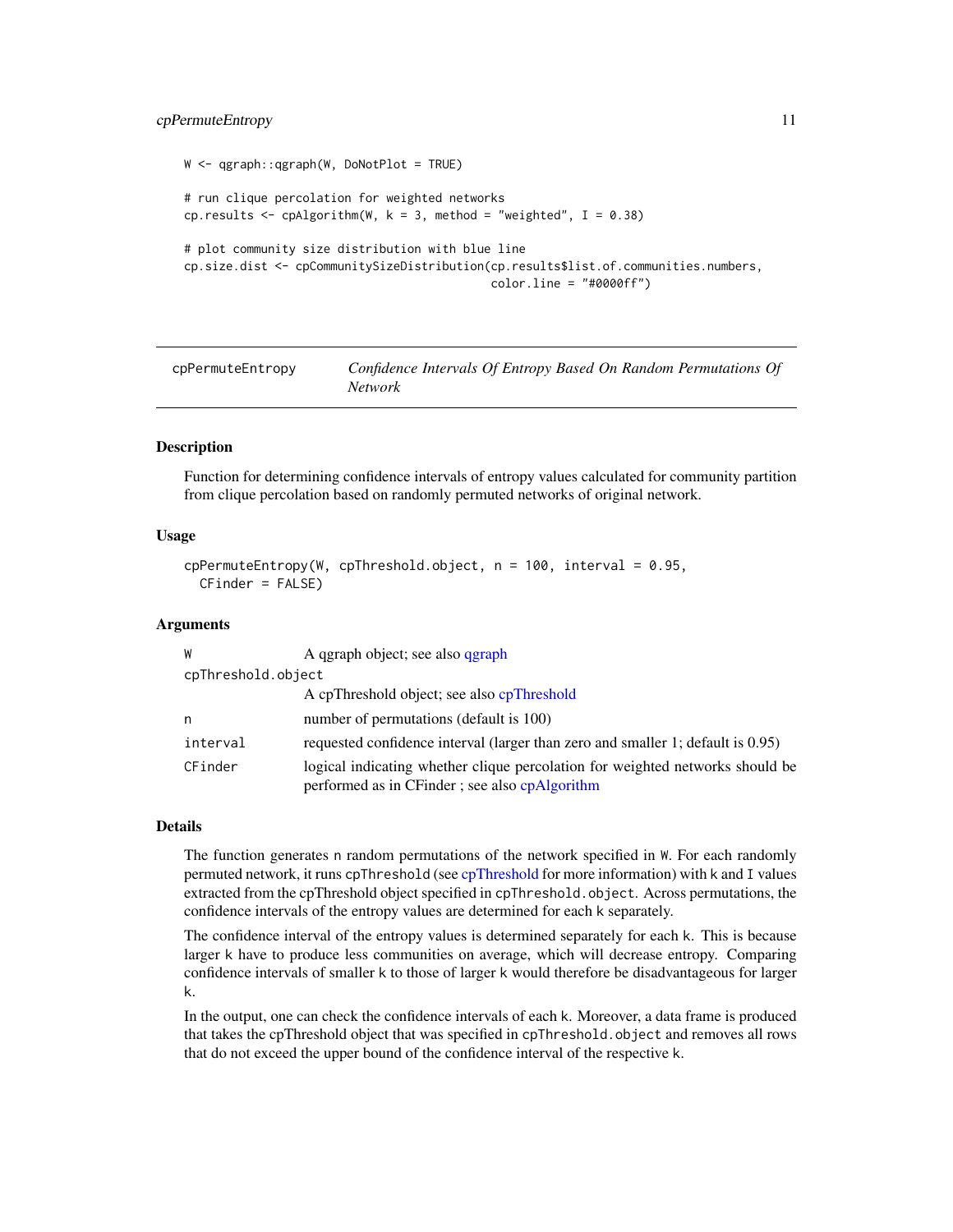## <span id="page-11-0"></span>Value

A list object with the following elements:

Confidence.Interval a data frame with lower and upper bound of confidence interval for each k

Extracted.Rows rows extracted from cpThreshold.object that are larger than the upper bound of the specified confidence interval for each k

## Author(s)

Jens Lange, <lange.jens@outlook.com>

## Examples

```
# create qgraph object
W \leq - matrix(c(0,1,1,1,0,0,0,0,0)0,0,1,1,0,0,0,0,
              0,0,0,0,0,0,0,0,
              0,0,0,0,1,1,1,0,
              0,0,0,0,0,1,1,0,
              0,0,0,0,0,0,1,0,
              0,0,0,0,0,0,0,1,
              0,0,0,0,0,0,0,0), nrow = 8, ncol = 8, byrow = TRUE)
W <- Matrix::forceSymmetric(W)
W <- qgraph::qgraph(W)
# create cpThreshold object
cpThreshold.object \leq cpThreshold(W = W, method = "unweighted", k.range = c(3,4),
                                   threshold = "entropy")
# run cpPermuteEntropy with 100 permutations and 95% confidence interval
set.seed(4186)
results <- cpPermuteEntropy(W = W, cpThreshold.object = cpThreshold.object,
                            n = 100, interval = 0.95)
# check results
results$Confidence.Interval
results$Extracted.Rows
```
<span id="page-11-1"></span>cpThreshold *Optimizing* k *And* I *For Clique Percolation Community Detection*

#### Description

Function for determining threshold value(s) (ratio of largest to second largest community sizes, chi, entropy) of ranges of k and I values to help deciding for optimal k and I values.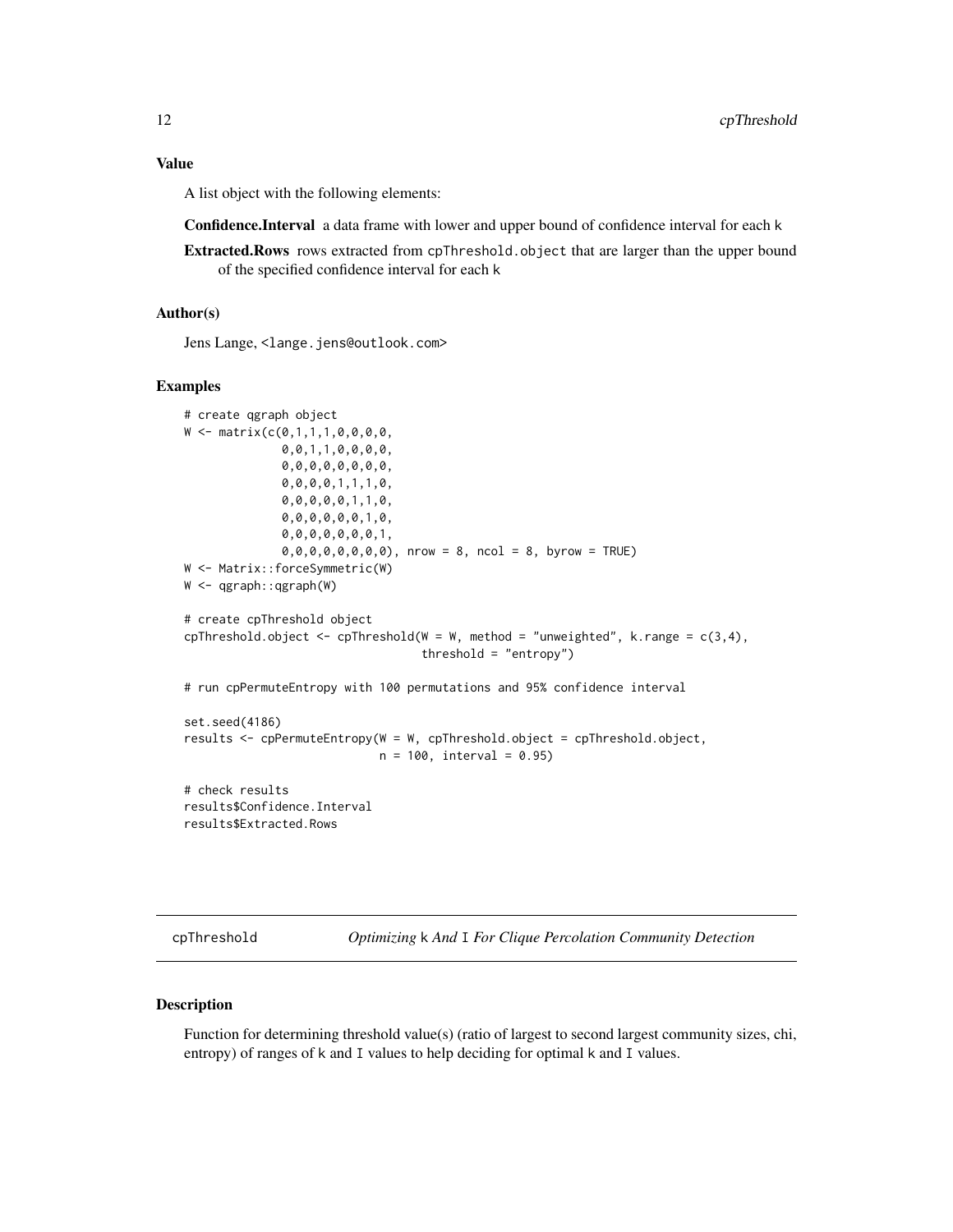#### <span id="page-12-0"></span>cpThreshold 13

## Usage

```
cpThreshold(W, method = c("unweighted", "weighted", "weighted.CFinder"),
  k.range, I.range, threshold = c("largest.components.ratio", "chi",
  "entropy"))
```
## Arguments

| W         | A qgraph object; see also qgraph                                                                                                  |
|-----------|-----------------------------------------------------------------------------------------------------------------------------------|
| method    | A string indicating the method to use ("unweighted", "weighted", or "weighted. CFinder").<br>See cpAlgorithm for more information |
| k.range   | integer or vector of $k$ value(s) for which threshold(s) are determined See cpAl-<br>gorithm for more information                 |
| I.range   | integer or vector of I value(s) for which threshold(s) are determined See $cpAl-$<br>gorithm for more information                 |
| threshold | A string or vector indicating which threshold(s) to determine ("largest.components.ratio","chi","e<br>see Details                 |

#### Details

Optimizing k (clique size) and I (Intensity threshold) in clique percolation community detection is a difficult task. Farkas et al. (2007) recommend to look at the ratio of the largest to second largest community sizes (threshold = "largest.components.ratio") for very large networks or the variance of the community sizes when removing the community size of the largest community (threshold = "chi") for somewhat smaller networks. These thresholds were derived from percolation theory. If I for a certain k is too high, no community will be identified. If I is too low, a giant community with all nodes emerges. Just above this I, the distribution of community sizes often follows a power law, which constitutes a broad community sizes distribution. Farkas et al. (2007) point out, that for such I, the ratio of the largest to second largest community sizes is approximately 2, constituting one way to optimize I for each possible k. For somewhat smaller networks, the ratio can be rather unstable. Instead, Farkas et al. (2007, p.8) propose to look at the variance of the community sizes after removing the largest community. The idea is that when I is rather low, one giant community and multiple equally small ones occur. Then, the variance of the community sizes of the small communities (removing the giant community) is low. When I is high, only a few equally small communities will occur. Then, the variance of the community sizes (after removing the largest community) will also be low. In between, the variance will at some point be maximal, namely when the community size distribution is maximally broad (power law-distributed). Thus, the maximal variance could be used to optimize I for various k.

For very small networks, optimizing k and I based on the distribution of the community sizes will be impossible, as too few communities will occur. Another possible threshold for such networks is based on the entropy of the community sizes (threshold = "entropy"). Entropy can be interpreted as an indicator of how surprising the respective solution is. The formula used here is based on Shannon Information, namely

$$
-\sum_{i=1}^N p_i * \log_2 p_i
$$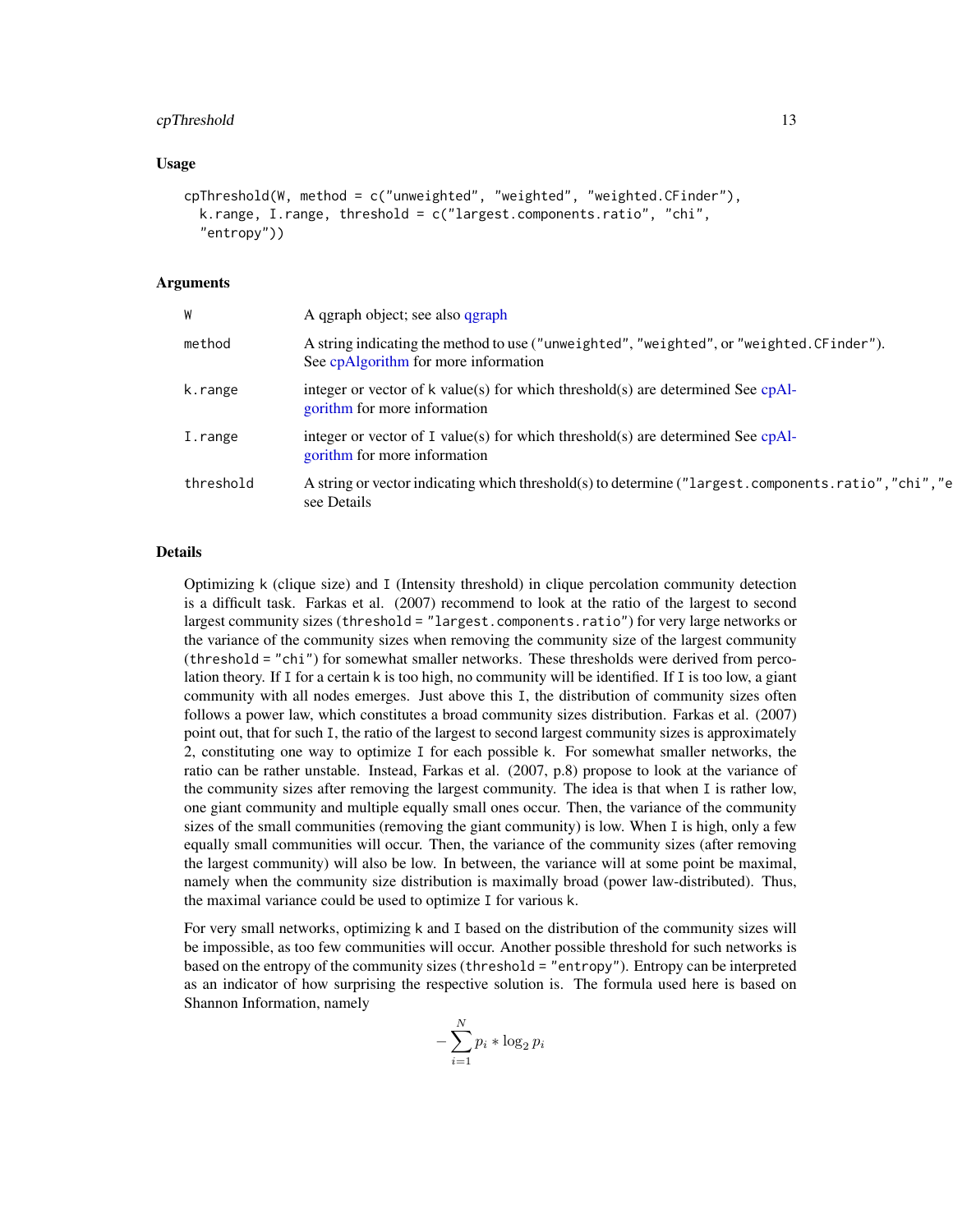with  $p_i$  being the probability that a node is part of community i. For instance, if there are two communities, one of size 5 and one of size 3, the result would be

$$
-((5/8 * log2 5/8) + (3/8 * log2 3/8)) = 1.46
$$

When calculating entropy, the isolated nodes identified by clique percolation are treated as a separate community. If there is only one community or only isolated nodes, entropy is zero, indicating that the surprisingness is low. As compared to the ratio and chi thresholds, entropy favors communities that are equal in size. Thus, it should not be used for larger networks for which a broader community size distribution is preferred. Note that the entropy threshold has not been validated for clique percolation as of now. Initial simulation studies indicate that it consistently detects surprising community partitions in smaller networks especially if there are cliques of larger k.

Ratio thresholds can be determined only if there are at least two communities. Chi threshold can be determined only if there are at least three communities. If there are not enough communities for the respective threshold, their values are NA in the data frame. Entropy can always be determined.

#### Value

A data frame with columns for k, I (if method = "weighted" or method = "weighted.CFinder"), number of communities, number of isolated nodes, and results of the specified threshold(s).

#### Author(s)

Jens Lange, <lange.jens@outlook.com>

#### References

Farkas, I., Abel, D., Palla, G., & Vicsek, T. (2007). Weighted network modules. *New Journal of Physics, 9*, 180-180. http://doi.org/10.1088/1367-2630/9/6/180

## Examples

## Example for unweighted networks

```
# create qgraph object
W \leq - matrix(c(0,1,1,1,0,0,0,0,
              0,0,1,1,0,0,0,0,
              0,0,0,0,0,0,0,0,
              0,0,0,0,1,1,1,0,
              0,0,0,0,0,1,1,0,
              0,0,0,0,0,0,1,0,
              0,0,0,0,0,0,0,1,
              0,0,0,0,0,0,0,0), nrow = 8, ncol = 8, byrow = TRUE)
W <- Matrix::forceSymmetric(W)
W <- qgraph::qgraph(W)
```
# determine entropy threshold for  $k = 3$  and  $k = 4$ results <- cpThreshold(W = W, method = "unweighted", k.range = c(3,4), threshold = "entropy")

## Example for weighted networks; three large communities with I = 0.3, 0.2, and 0.1, respectively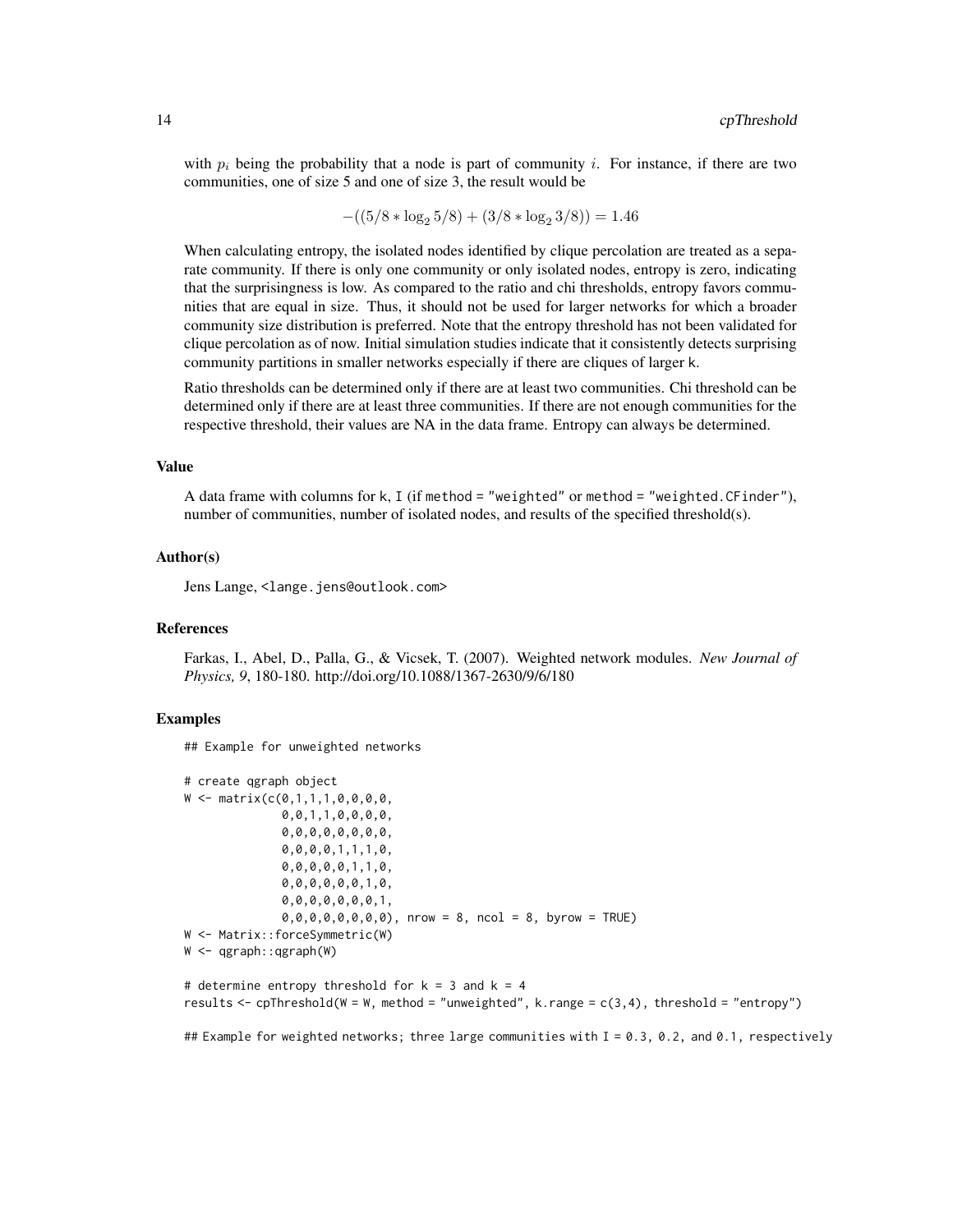## cpThreshold 15

```
# create qgraph object
W <- matrix(c(0,0.10,0,0,0,0,0.10,0.10,0,0,0,0,0,0,0,0,0,0,0,0,0,0,
              0,0,0.10,0,0,0,0,0.10,0,0,0,0,0,0,0,0,0,0,0,0,0,0,
              0,0,0,0.10,0,0,0,0.10,0,0,0,0,0,0,0,0,0,0,0,0,0,0,
              0,0,0,0,0.10,0,0,0.10,0.20,0,0,0,0,0.20,0.20,0,0,0,0,0,0,0,
              0,0,0,0,0,0.10,0,0.10,0,0,0,0,0,0,0,0,0,0,0,0,0,0,
              0,0,0,0,0,0,0.10,0.10,0,0,0,0,0,0,0,0,0,0,0,0,0,0,
              0,0,0,0,0,0,0,0.10,0,0,0,0,0,0,0,0,0,0,0,0,0,0,
              0,0,0,0,0,0,0,0,0,0,0,0,0,0,0,0,0,0,0,0,0,0,
              0,0,0,0,0,0,0,0,0,0.20,0,0,0,0,0.20,0,0,0,0,0,0,0,
              0,0,0,0,0,0,0,0,0,0,0.20,0,0,0,0.20,0,0,0,0,0,0,0,
              0,0,0,0,0,0,0,0,0,0,0,0.20,0,0,0.20,0,0,0,0,0,0,0,
              0,0,0,0,0,0,0,0,0,0,0,0,0.20,0,0.20,0,0,0,0,0,0,0,
              0,0,0,0,0,0,0,0,0,0,0,0,0,0.20,0.20,0.30,0,0,0,0,0.30,0.30,
              0,0,0,0,0,0,0,0,0,0,0,0,0,0,0.20,0,0,0,0,0,0,0,
              0,0,0,0,0,0,0,0,0,0,0,0,0,0,0,0,0,0,0,0,0,0,
              0,0,0,0,0,0,0,0,0,0,0,0,0,0,0,0,0.30,0,0,0,0,0.30,
              0,0,0,0,0,0,0,0,0,0,0,0,0,0,0,0,0,0.30,0,0,0,0.30,
              0,0,0,0,0,0,0,0,0,0,0,0,0,0,0,0,0,0,0.30,0,0,0.30,
              0,0,0,0,0,0,0,0,0,0,0,0,0,0,0,0,0,0,0,0.30,0,0.30,
              0,0,0,0,0,0,0,0,0,0,0,0,0,0,0,0,0,0,0,0,0.30,0.30,
              0,0,0,0,0,0,0,0,0,0,0,0,0,0,0,0,0,0,0,0,0,0.30,
         0,0,0,0,0,0,0,0,0,0,0,0,0,0,0,0,0,0,0,0,0,0), nrow = 22, ncol = 22, byrow = TRUE)
W <- Matrix::forceSymmetric(W)
W <- qgraph::qgraph(W, layout = "spring", edge.labels = TRUE)
# determine ratio, chi, and entropy thresholds for k = 3 and I from 0.3 to 0.09
results \leq cpThreshold(W = W, method = "weighted", k.range = 3,
                       I.random = c(seq(0.3, 0.09, by = -0.01)),threshold = c("largest.components.ratio","chi","entropy"))
```